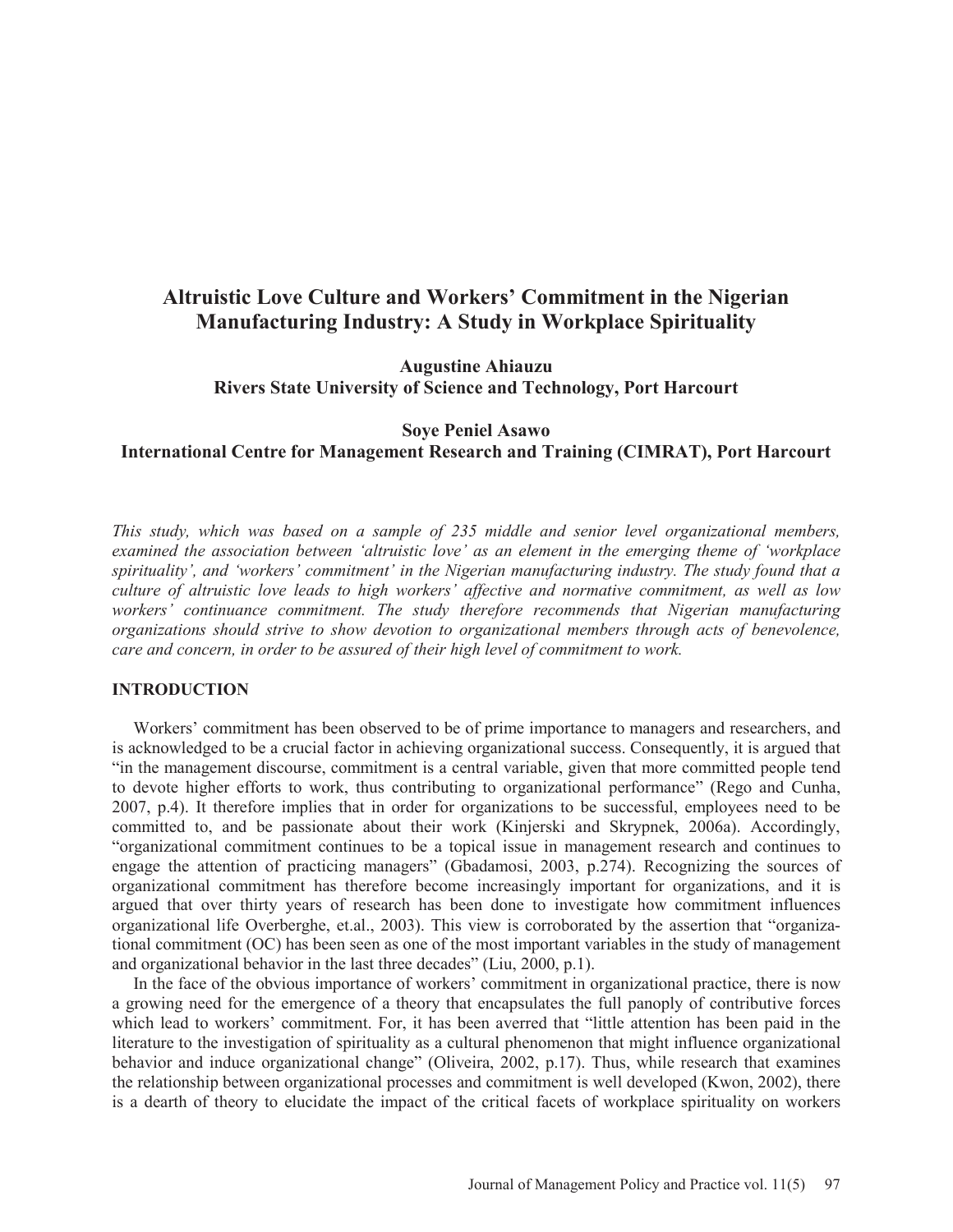behavior, and one of these critical facets, as identified in extant literature is 'altruistic love' (Fry and Matherly, 2006). Moreover, in Nigeria at present, the impact of this critical facet on workers' commitment has not been empirically examined, although there is evidence of low level of workers' commitment in the country (Aluko, 2004). We have therefore, in this study, examined the nature of 'altruistic love', which is a spiritual component of man, and its impact on workers' commitment in the Nigerian manufacturing industry.

### **LITERATURE REVIEW**

### **Altruistic Love**

 For purposes of analysis, 'altruistic love' can be regarded as one of the empirical referents of 'spiritual leadership', and much more than the recent leadership theories, spiritual leadership institutes an organizational culture based on self sacrificing love that increases both the leaders' and followers' devotion (Fry, 2003). Spiritual leadership appeals to the members' sense of altruism, which is defined as "the love of one's fellow humans that leads to de-emphasis on one's self-interest and focuses instead on the interests of others" (Lantos, 1999, p.224). It is therefore posited that motives like moral convictions, compassion, and love, as well as the sense of duty, and principles or beliefs that transcend self-interest and call for self-sacrifice, prompt people to employ their scarce resources for reasons other than their economic need for reciprocity or rational self-interest (Light, 2007). The characteristic features of altruistic love are thus attributed to being responsible for increased sense of membership in leaders and followers (Fry, 2003). These characteristic features of altruistic love include forgiveness, kindness, integrity, empathy and compassion, honesty, patience, courage, trust and loyalty, and humility. Accordingly it is believed that "altruistic acts lead to that 'warm glow' and sense of moral satisfaction that comes from helping (or, at least, not harming) others" (Lantos, 1999, p.224) and as such, "the Judeo-Christian tradition sums it up in the maxims 'Love thy neighbor as thyself' and 'It is more blessed to give than to receive'" (Lantos, 1999, p.224). It is thus argued that altruistic love increases workers' sense of membership (Fry, 2003), and gives them a reason to be optimistic.

#### **Workers' Commitment**

 Commitment is viewed as identification, involvement and loyalty to ones organization, as well as a feeling of obligation to stay with ones organization (Gbadamosi, 2003). In this regard, commitment is identification with the goals and values of the organization which manifests as a craving to belong to the organization and the associated readiness to display effort on its behalf (Armstrong, 2003). In this study, we have adopted the concise definition of workers' commitment as "a psychological state that (a) characterizes the employee's relationship with the organization, and (b) has implications for the decision to continue or discontinue membership in the organization" (Meyer, et. al., 1993, p.539). This view of commitment, which determines the likelihood that an organizational member will leave does not only propose a definition of commitment, but also its measurement (Gbadamosi, 2003). Accordingly, workers' commitment has been operationalized as a three-component model and is thus a multi-dimensional construct consisting of three distinct forms of commitment, namely: affective, continuance and normative commitment (Meyer, et.al., 1993). Affective commitment, which is also referred to as attitudinal commitment (Ahiauzu, 2005) is a psychological attachment to the organization and it indicates the comparative potency of an employee's identification with the organization, such that the employee is willing to remain with the organization because he or she wants to do so. Employees with normative commitment on the other hand, feel a persuasive sense of obligation such that their willingness to stay with the organization is because they feel they ought to do so. Employees with continuance commitment or calculative commitment (Ahiauzu, 2005) count the cost of leaving an organization and base their judgment on whether to stay or live on the outcome of the cost benefit analysis.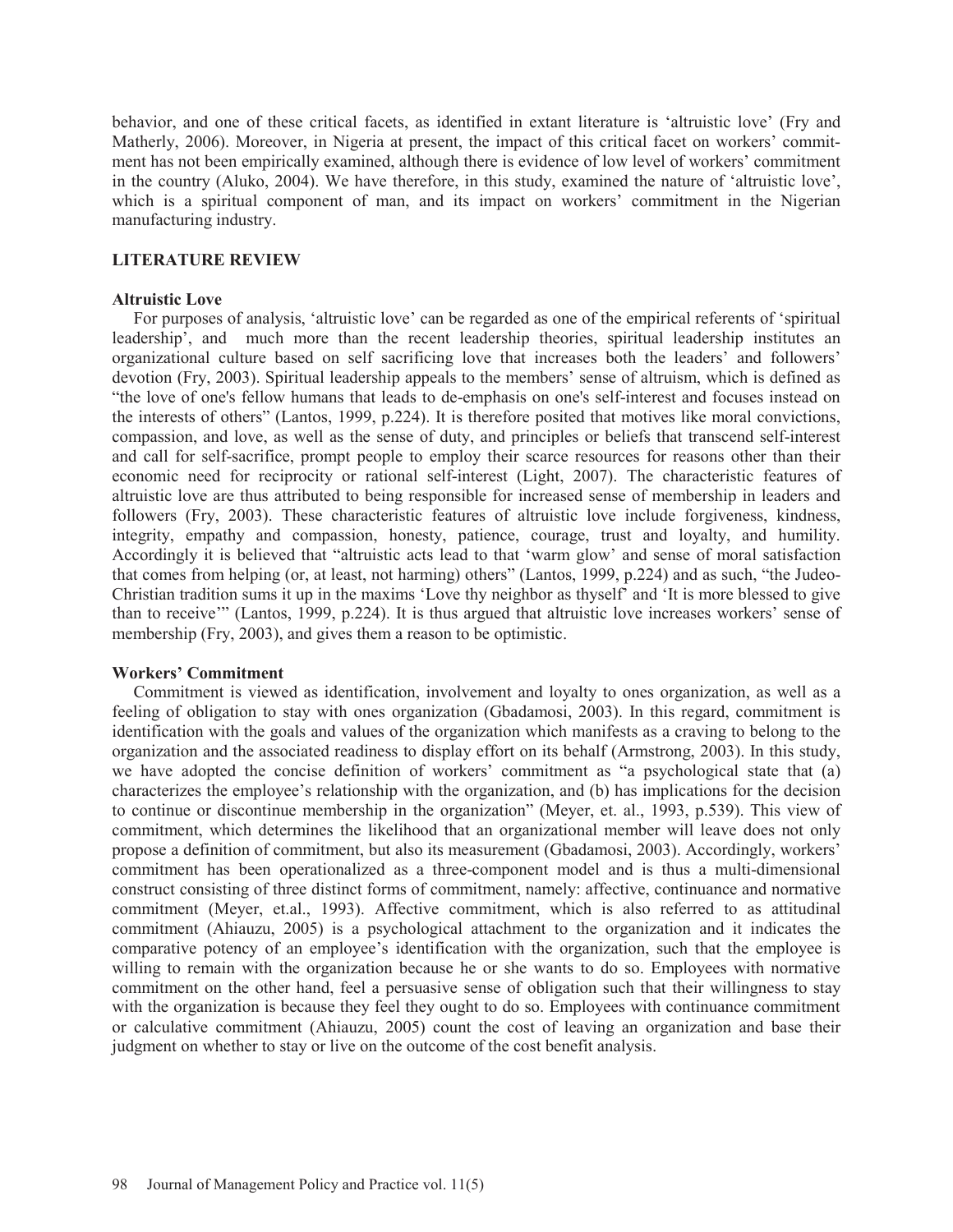#### **Nexus of Altruistic Love and Workers' Commitment**

 We have identified earlier that altruistic love involves among several other features, altruistic values of compassion and empathy, which prompt organizational members into actions of self sacrifice. It has been argued that there is empirical evidence to the effect that compassion elicits commitment in organizational members (Lilius, et.al., 2005). This position is anchored on empirical evidence that the worker's perception of being valued and cared about encourages employee's self-identity, which strengthens commitment to the organization (Meyer, et.al., 1993). Consequently, it is only plausible that altruistic love will result in person-organization fit. For, such altruistic values exemplified in benevolent activities "engender positive emotions and can result in more positive employee attitudes about work" (Rego, et.al., 2006, p.10). Buttressing this view, is the assertion that "frequent experiences of positive emotion at work may lead to pleasant emotional associations with the workplace" (Lilius et.al., 2005, p.10), and through this association, commitment to the organization is strengthened. We therefore hypothesize that:

- H<sub>1</sub>: There is a significant and positive association between Altruistic Love and Workers' Affective Commitment.
- H2: There is a significant and positive association between Altruistic Love and Workers' Continuance Commitment.
- H3: There is a significant and positive association between Altruistic Love and Workers' Normative Commitment.

### **THE EMPIRICAL STUDY**

#### **Methodology and Research Results**

 This study was a cross-sectional survey. The study units for data generation were individual organizational members and the micro-level of analysis was adopted. The population of the study was 1,500 middle and senior level organization-members of manufacturing firms listed in the 2007 updated directory of the Port Harcourt zone of the Manufacturers Association of Nigeria (MAN) and the sample size determined from the Krejcie and Morgan (1970) table (Sarantakos, 2005, p.173) was 306, which, after data cleaning, reduced to 235. In selecting the respondents the simple random sampling technique was adopted. We adopted the concurrent methodological paradigm triangulation approach by combining both the Nomothetic and Ideographic methods of data collection and analysis. We thus used both the questionnaire and in-depth interview for data generation. Data on altruistic love were obtained using the Spiritual Leadership Theory (SLT) Survey Instrument (Fry, et.al., 2005). Data on the three measures of workers' commitment were obtained using the revised Organizational Commitment Questionnaire (OCQ) (Allen et.al., 1993). These instruments were revalidated by adopting Confirmatory Factor Analysis in a Pilot Survey carried out on a few organizations in the Manufacturing firms in Port Harcourt. Responses to each of the items in the research instrument were rated using a 5-point Likert scale. The demographic section of the instrument had questions on respondents' educational level, tenure, status in organization, and religion. For test of reliability of the scale the following Cronbach's alpha coefficients were obtained: Altruistic Love (.86), Affective Commitment (.77), Continuance Commitment (.71), and Normative Commitment (.73). Judging by the .70 benchmark (Nunnaly, 1978), the reliability level of the study scale is therefore acceptable.

 Frequencies and descriptives were used in our primary analysis, which focused on the study demographics and univariate analysis respectively. The results showed that out of the total of 235 respondents, 91 (38.7%) were at the senior organizational level, while 144 (61.3%) were at the middle level. 155 respondents or 66.0%, had spent between one and nine years on their jobs while those who had spent between ten and nineteen years were 70 (29.8%). Only 10 persons or 4.3% of respondents had spent at least 20 years on their job. We also had  $225 (95.7%)$  Christians, 2  $(0.9%)$  Muslims and 8  $(3.4%)$ affiliated to other religious groups. The results of univariate analysis are shown in Table 1. The following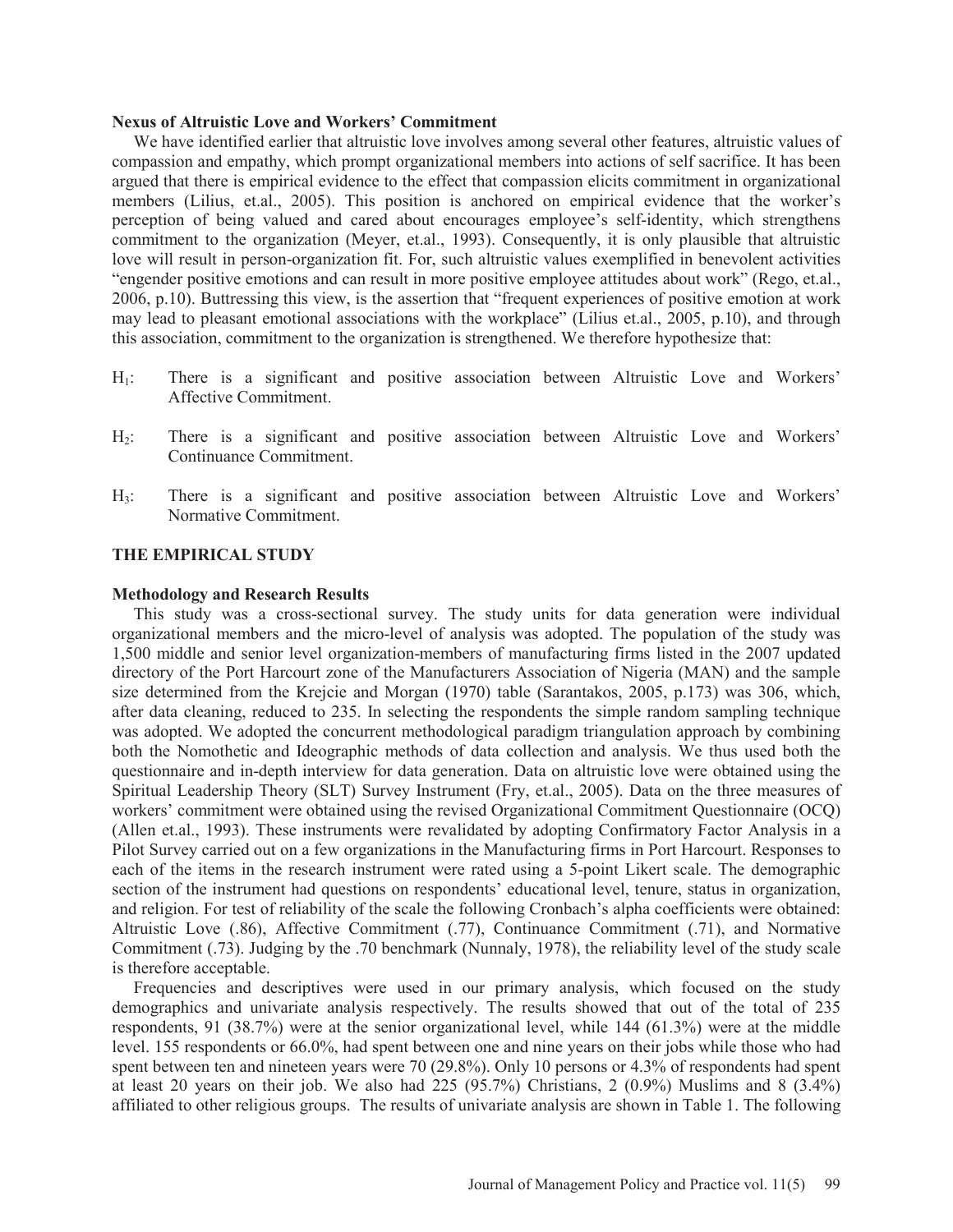mean scores (x) were obtained for the study variables: Altruistic Love (3.18), Affective Commitment (3.30), Continuance Commitment (2.91), and Normative Commitment (3.12).

|                    |                   | Mean              | Std. Dev.         | <b>Skewness</b>   |            |
|--------------------|-------------------|-------------------|-------------------|-------------------|------------|
|                    | <b>Statistics</b> | <b>Statistics</b> | <b>Statistics</b> | <b>Statistics</b> | Std. Error |
| <b>ALTLOVE</b>     | 235               | 3.1897            | .83434            | $-390$            | .159       |
| <b>AFFCOM</b>      | 235               | 3.3014            | .74171            | $-.296$           | .159       |
| <b>CONCOM</b>      | 235               | 2.9191            | .67099            | .248              | .159       |
| <b>NORMCOM</b>     | 235               | 3.1291            | .71653            | $-417$            | .159       |
| Valid N (listwise) | 235               |                   |                   |                   |            |

### **TABLE 1 DESCRIPTIVE STATISTICS OF STUDY VARIABLES**

 At our secondary level of analysis, inferential statistics results such as Pearson r correlation coefficients and Regression coefficients including the p-values, were obtained for purposes of testing the research hypotheses. Correlation analyses using the Pearson r correlation were interpreted based on Guilford's (1956) scale (Irving, 2005, p.16). The coefficient r significant at 0.01 level for hypothesis 1 is 0.448; for hypothesis 2 is 0.294; and for hypothesis 3 is 0.483. Basing our decision on Kerlinger and Lee's (2000) benchmark (Irving, 2005, p.16) we thus accept  $H_1$ ,  $H_2$  and  $H_3$  that there is a significantly positive association between altruistic love and workers' affective, continuance and normative commitment. The correlation coefficient (r) and coefficient of determination  $(r^2)$  are shown in tables 2, 3 and 4.

### **TABLE 2 ASSOCIATION BETWEEN ALTRUISTIC LOVE AND WORKERS' AFFECTIVE COMMITMENT**

| <b>Model Summary</b> |                |          |          |               |  |
|----------------------|----------------|----------|----------|---------------|--|
| Model                |                | R Square | Adjusted | Std. Error of |  |
|                      |                |          | R Square | the Estimate  |  |
|                      | $.448^{\circ}$ | .201     | 197      | 66448         |  |

a. Predictors: (Constant), Altruistic Love

### **TABLE 3 ASSOCIATION BETWEEN ALTRUISTIC LOVE AND WORKERS' CONTINUANCE COMMITMENT**

| <b>Model Summary</b> |               |          |          |               |  |
|----------------------|---------------|----------|----------|---------------|--|
| Model                |               | R Square | Adjusted | Std. Error of |  |
|                      |               |          | R Square | the Estimate  |  |
|                      | $294^{\circ}$ | 087      | 083      | .64264        |  |

a. Predictors: (Constant), Altruistic Love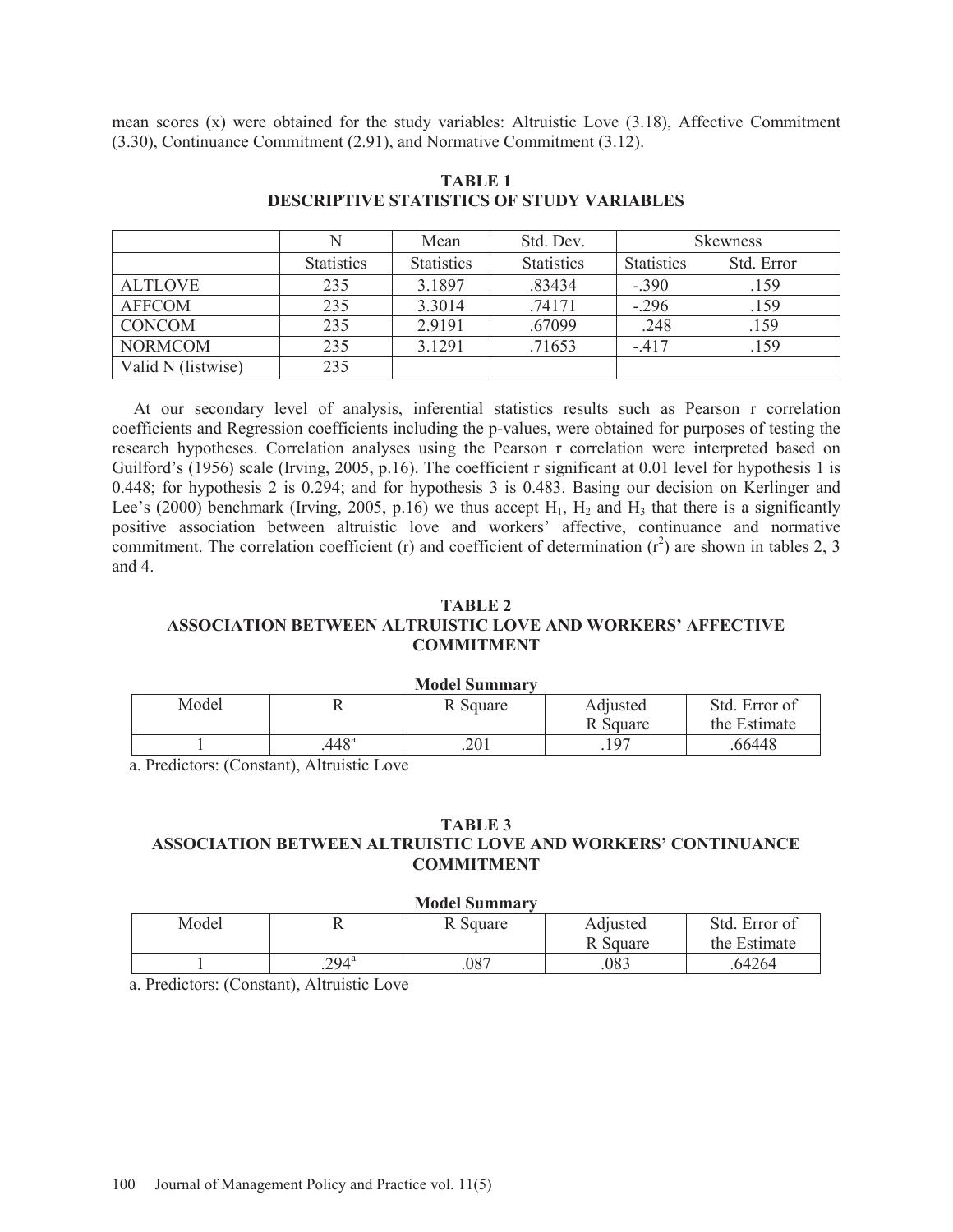### **TABLE 4 ASSOCIATION BETWEEN ALTRUISTIC LOVE AND WORKERS' NORMATIVE COMMITMENT**

| $\cdots$ |                |               |          |               |  |
|----------|----------------|---------------|----------|---------------|--|
| Model    | **             | Square        | Adjusted | Std. Error of |  |
|          |                |               | R Square | the Estimate  |  |
|          | $.483^{\circ}$ | つつつ<br>ر ريے. | .230     | ລວຕາ          |  |

**Model Summary** 

a. Predictors: (Constant), Altruistic Love

 The correlation coefficient (r) shows that there is a significant and positive relationship between altruistic love, and affective commitment, continuance commitment and normative commitment. From the result, altruistic love positively co-varies with affective commitment ( $r = 0.448$ ,  $p = 0.000 < 0.01$ ). The correlation coefficient represents a moderate correlation indicating substantial relationship. Specifically, the result ( $R^2 = 0.20$ ;  $p < 0.01$ ) suggests that an increase in the level of altruistic love by one unit reflects a 0.20 unit increase in workers' affective commitment. In other words altruistic love accounts for a 20% increase in workers' affective commitment. Thus, it appears that the more workers feel a sense of wholeness, harmony, and well being as a result of the expression of care, concern, and appreciation for both self and others, the more the likelihood that they will be psychologically attached to their organization. This outcome buttresses the fact that one way to substantially increase workers emotional involvement at work is to substantially enhance the stock of altruism within the organization. Virtues of unselfishness, self-sacrifice and selflessness, and philanthropy are consequently important components for positively raising the level of workers poignant state at work.

 Also, altruistic love significantly and positively co-varies with continuance commitment. The extent of co-variation is low  $(r = 0.294, p = 0.000 < 0.01)$ , indicating definite but small relationship. Specifically, the result ( $R^2 = 0.08$ ;  $p < 0.01$ ) suggests that an increase in the level of altruistic love by one unit reflects a small 0.08 unit increase in workers' continuance commitment. In other words altruistic love accounts for a paltry 8% increase in workers' continuance commitment. Therefore, unlike the substantial influence that altruism appears to be having on affective commitment, it is only minimally responsible for workers calculative commitment. Since the results show that altruistic love, like the other dimensions of spiritual leadership, is not a major determining factor of continuance commitment, it is perceptible that as workers do a calculation of the cost associated with leaving their organization, the sense of wholeness they feel as a result of the level of care in their organization barely comes to bear on their decision. Even when it does, it is only to a small extent.

 Finally, from the results, altruistic love significantly and positively co-varies with normative commitment ( $r = 0.483$ ,  $p = 0.000 < 0.01$ ). In this instance, the correlation coefficient represents a moderate correlation indicating substantial relationship. Specifically, the result ( $R^2 = 0.23$ ;  $p < 0.01$ ) suggests that an increase in the level of altruistic love by one unit reflects a 0.23 unit increase in workers' affective commitment. In other words altruistic love accounts for a 23% increase in workers' continuance commitment. Here again, the association that exists between altruistic love and normative commitment indicates how important the virtues of unselfishness, self-sacrifice and selflessness, and philanthropy are to the creation of a strong sense of obligation on workers towards their organization. The results of our QSR Nvivo-based analysis of qualitative data obtained through the in-debt personal interviews were consistent with the foregoing quantitative results. Model Fit of the data, was confirmed through the use of Structural Equation Modeling (SEM) with LISREL 8.53, and the following indices were obtained: RMSEA= 0.11, Chi-Square= 1035.34, df= 269, RFI= 0.80, NFI= 0.82 and CFI= 0.86.

#### **Research Findings and Discussion**

 From the foregoing results we find that in the Nigerian manufacturing industry: (1) as organizational members' feeling of wholeness, harmony, and wellbeing increase due to the level of care and appreciation at work, they substantially identify with, get involved in, and get emotionally attached to the organization;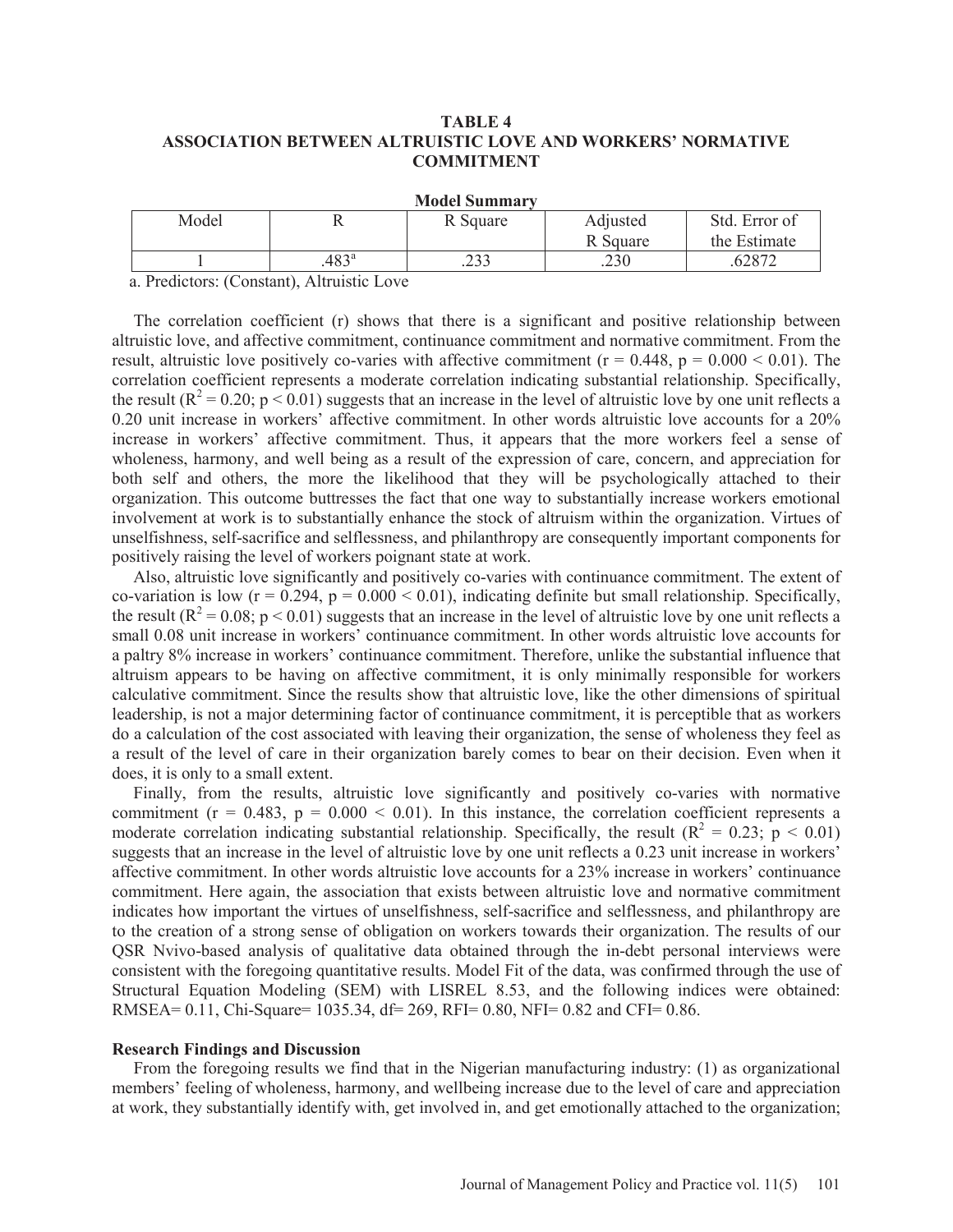(2) organization-members' commitment based on their recognition of the cost associated with leaving the organization is only minimally influenced by their feeling of wholeness, harmony, and wellbeing at work; and (3) as organization-members' feeling of wholeness, harmony, and wellbeing increase due to the level of care and appreciation at work, they substantially develop a sense of obligation towards the organization. It is worth reiterating that "frequent experiences of positive emotion at work may lead to pleasant emotional associations with the workplace" (Lilius, et.al, 2005, p.10). We have identified from our study that this seems to be the case in the Nigerian manufacturing industry as organizations are very much characterized by sufficient levels of humaneness, mutual care, trust-worthiness and honesty, and therefore have members that are emotionally glued to their organization. These acts of altruism exhibited in the Nigerian manufacturing industry are first and foremost demonstrated by organizational leaders, which accordingly trickle down to other organization-members. Earlier we had established that altruistic love involves among several others, altruistic values of compassion and empathy, which prompt organizational members into actions of self sacrifice. Our results show a widespread expression of compassion and empathy by leaders in the Nigerian manufacturing industry, and these acts of altruism inspire in the members the desire to engage in acts of selflessness. Our findings suggest strongly that this is so because altruism has a positive association with affective commitment. It has therefore become apparent from this study that as altruism is enhanced within the organization, it bears a direct and positive consequence on workers' emotional attachment to the organization. This view is borne out of our finding in this study that as organizational members exhibit kindness, forgiveness/acceptance, empathy, and the other distinguishing characteristics of altruistic love, their sense of membership increases as they are better positioned to understand, appreciate and feel emotionally attached to one another. We therefore argue that as organizational members' feeling of wholeness, harmony, and wellbeing increase due to the level of care and appreciation at work, their psychological alignment with the organization is strengthened. Moreover, it does appear that a direct consequence of altruistic love is workers' attainment of heights of joy that they may not reach ordinarily. This argument is supported by the empirical evidence. For example, it has been shown empirically that compassion, which is an act of altruism, elicits commitment in organizational members (Meyer and Allen, 1991) and worker's perception of being valued and cared about encourage their self-identity, which strengthens commitment to the organization (Lilius et.al., 2005).

 We have also established in this study on the Nigerian manufacturing industry that as organizational members' feeling of wholeness, harmony, and wellbeing increase due to the level of care and appreciation at work, they substantially develop a sense of obligation towards the organization. Accordingly in the Judeo-Christian account of the first century church, Paul the apostle wrote to the Roman Christians to *"owe no man any thing, but to love one another: for he that loveth another hath fulfilled the law"* (Holy Bible: Romans 13:8). Thus, it can be argued that it is inherent in human beings to feel obliged to reciprocate love shown to them. As a consequence of this sense of obligation, workers' sense of connection to the organization is enhanced by a culture of altruism. Accordingly, it has been posited that altruistic love increases workers sense of membership (Fry, 2003). We therefore argue that as workers' connectedness to the organization is enhanced by charitable conducts of organizational members, they become increasingly obliged to stay with the organization. In this regard, values of love results in stronger obligation and this is because it ensures that a person-organization fit is maintained (Rego and Cunha, 2007). It has thus been averred that "people with a sense of calling and membership will become attached, loyal to, and want to stay in organizations that have cultures based on the values of altruistic love" (Fry and Whittington, 2005, p.188). This view is further buttressed by the view that values of altruism "engender positive emotions and can result in more positive employee attitudes about work" (Rego, et.al., 2006, p.10). Such values epitomized in benevolent activities as we see among organizational members in the Nigerian manufacturing industry ensures that organizational members believe very strongly that their lives have meaning and make a difference at work. Correspondingly, they feel amply understood and appreciated at work. Thus, there are depths of love that organizational members could attain and consequently feel a huge sense of indebtedness towards both the organization and its members.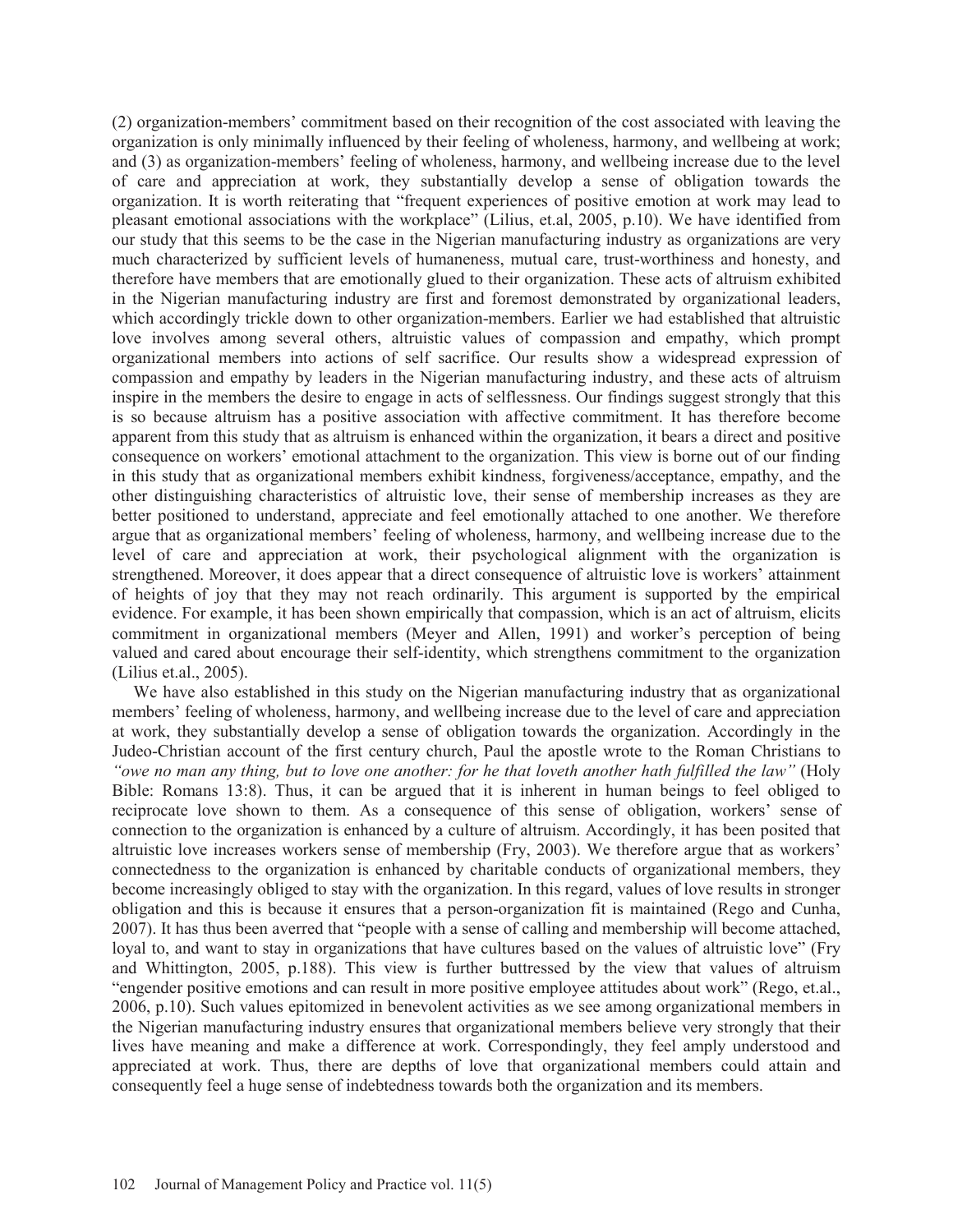The study findings however reveal that unlike affective and normative commitment, continuance commitment is the only measure of workers' commitment that does not share a strong direct relationship with altruistic love. We have thus established in this study that in the Nigerian manufacturing industry, organizational members' commitment based on their recognition of the cost associated with leaving the organization is only minimally influenced by their feeling of wholeness, harmony, and wellbeing at work. This finding is also supported in literature (Rego and Cunha, 2007; Rego, et.al., 2006; Fry, 2003; Giacalone and Jurkiewick, 2003). This study outcome can be explained by the assertion that it is rather 'sunk costs' that substantially impact on workers' continuance commitment (Jex, et.al., 2003).

### **CONCLUSIONS AND IMPLICATIONS**

 From the outcome of this study, we conclude that: (1) As organizations in the Nigerian manufacturing industry exhibit high altruistic values, epitomized in charitable actions of organizational members, workers' affective commitment is significantly increased; (2) As organizations in the Nigerian manufacturing industry exhibit high altruistic values, epitomized in charitable actions of organizational members, workers' normative commitment is significantly increased; and (3) Workers' continuance commitment does not increase proportionately to the degree to which organizations in the Nigerian manufacturing industry exhibit high altruistic values. We thus argue that although high altruistic values epitomized in charitable actions of organizational members only contribute minimally towards workers' continuance commitment, they contribute substantially towards the high level of workers' affective and normative commitment. One of the implications of the study outcome is that the leadership of organizations should endeavour to strengthen bonds of relationship among organizational members with emphasis being placed on people rather than things. Organizational members should be made to feel loved and cared for by organizational leaders, who should listen to the needs of subordinates, empathize with them and reward useful contributions made by them towards organizational goal attainment.

### **REFERENCES**

Ahiauzu, A. (2005). Managerial Policies and Practices toward Improved 'Quality of Work-Life'. *CIMRAT Working Paper Series*, 4, 1-12, Port Harcourt: International Centre for Management Research and Training.

Allen, N.J. and Meyer, J.P. (1990). The Measurement and Antecedents of Affective, Continuance and Normative Commitment to the Organization. *Journal of Occupational Psychology*, 63, 1-18.

Aluko, M.A.O. (2004). Socio-cultural Dimensions of Motivation and Management in Nigeria. *AJPAM*, 15, (1), 37-53.

Armstrong, M. (2003), *A Handbook of Human Resource Management Practice*, London: Kogan Page.

Ashman, I. (2007). An investigation of the British organizational commitment scale: A qualitative approach to evaluating construct validity. *Management Research News*, 30, (1), 5-24.

Fry, L.W. (2003). Toward a theory of spiritual leadership. *The Leadership Quarterly*, 14, 693-727.

Fry, L.W. and Matherly, L.L. (2006). Workplace Spirituality, Spiritual Leadership and Performance Excellence. *Encyclopedia of Industrial/Organizational Psychology*, San Francisco: Sage.

Fry, L.W. and Whittington, J.L. (2005). Spiritual Leadership Theory as a Paradigm for Organization Transformation and Development. Paper presented at the Academy of Management, Honolulu, Hawaii.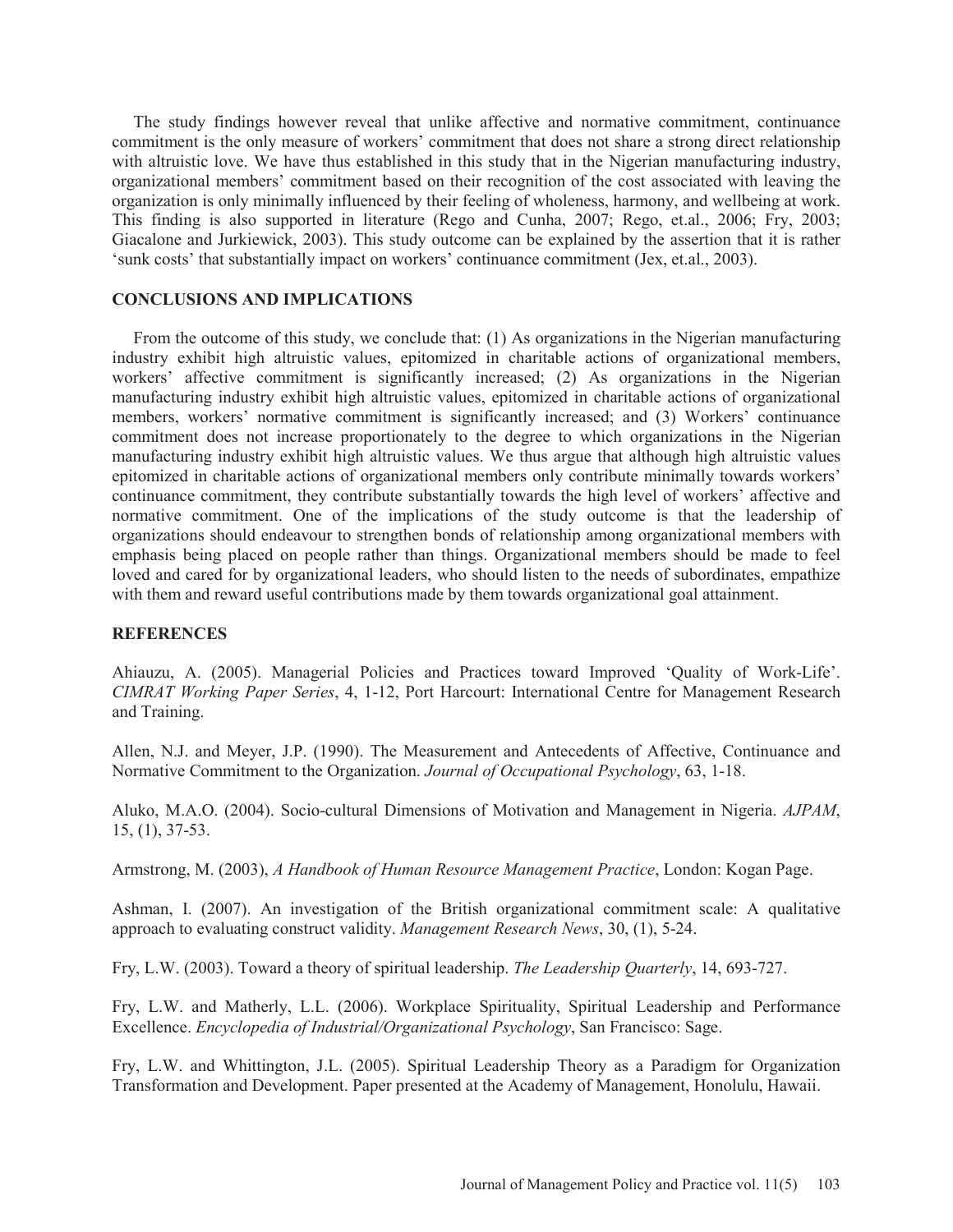Gbadamosi, G. (2003). HRM and the commitment rhetoric: Challenges for Africa. *Management Decision*, 41, (3), 274-280.

Irving, J.A (2005). Servant Leadership and the Effectiveness of Teams. Ph.D. Thesis submitted to the School of Leadership Studies, Regent University.

Jex, S.M., Adams, G.A., Bachrach, D.G. and Sorenson, S. (2003). The Impact of Situational Constraints, Role Stressors, and Commitment on Employee Altruism. *Journal of Occupational Health Psychology*, 8, (3), 171–180.

Kinjerski, V. and Skrypnek, B.J. (2006). Measuring the Intangible: Development of the Spirit at Work Scale, in Weaver, K.M. (Ed.). Proceedings of the sixty-fifth Annual Meeting of the Academy of Management (CD).

Kwon, Y. (2002). A Process Model of Organizational Commitment of Korean Government Employees: the effects of Organizational Practices, Role Ambiguity, and Trust on Altruism. *International Review of Public Administration*, 7, (2), 81-97.

Lantos, G.P. (1999). Motivating Moral Corporate Behavior. *Journal of Consumer Marketing*, 16, (3), 222-233.

Light, D.W. (2007). Toward an Economic Sociology of Compassionate Charity and Care. The Center for Migration and Development Working Paper Series (CMD) 7 (2), Princeton: Netherlands Institute for Advanced Study, Princeton University.

Lilius, J.M., Worline, M.C., Dutton, J.E., Kanov, J., Frost, P.J. and Maitlis, S. (2005). Exploring the Contours of Compassion at Work. Centre for Positive Organizational Scholarship Working Paper Series, Michigan: Ross School of Business.

Liu, C. (2000). The Study of Relationship between Personal Religious Orientation and Organizational Commitment. Working Paper, Department of Business Administration, Ming Chuan University.

Meyer, J.P. and Allen, N.J. (1991). A three-component conceptualization of organizational commitment. *Human Resource Management Review*, 1, 61-89.

Meyer, J.P., Allen, N.J., and Smith, C.A. (1993). Commitment to organizations and occupations: Extension and test of a three-component conceptualization. *Journal of Applied Psychology*, 78, 538-551.

Nunnally, J. (1978). *Psychometric Theory.* New York: McGraw-Hill.

Nwadei, A.C. (2003). The Relationship between Perceived Values Congruence and Organizational Commitment in a Multinational Organization. Doctor of Management Dissertation in Organizational Leadership, University of Phoenix.

Oliveira, A. (2002). The Place of Spirituality in Organizational Theory. *Electronic Journal of Business Ethics and Organization Studies (EJBO),* 9, (2).

Overberghe, C.T.V., Leffler, H., Matyasik, M., Sowinski, D., Sharma, M. and Frame, M.C. (2003). The Effects of Ethnicity on Perceived Stress with Supervisor and Organizational Commitment. Paper presented at the Graduate Organizational Attitudes and Behaviors Seminar, Illinois Institute of Technology.